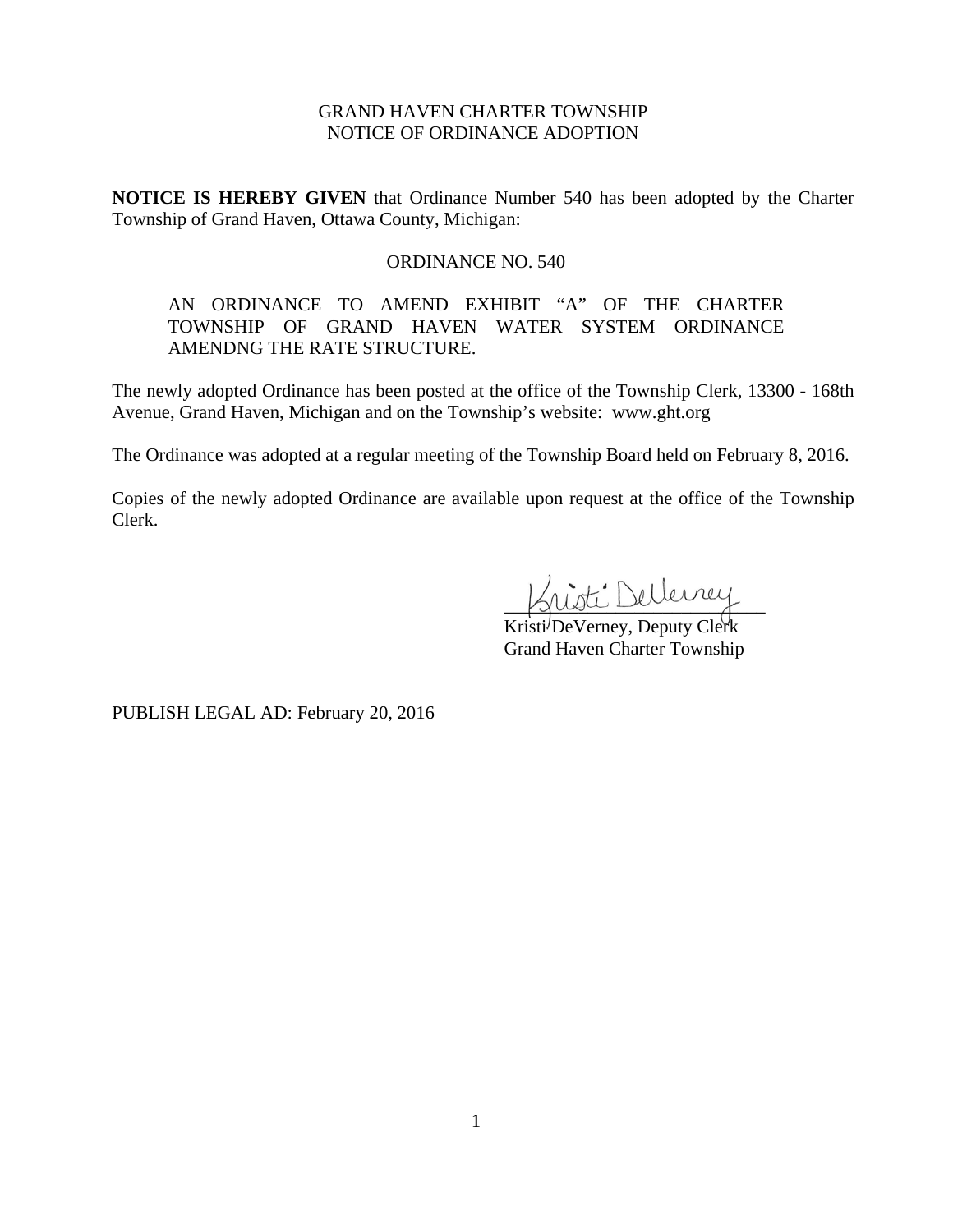### **ORDINANCE NO. 540**

# **WATER RATE 2016 – 2020 AMENDMENT ORDINANCE GRAND HAVEN CHARTER TOWNSHIP**

# AN ORDINANCE TO AMEND EXHIBIT "A" OF THE CHARTER TOWNSHIP OF GRAND HAVEN WATER SYSTEM ORDINANCE AMENDNG THE RATE STRUCTURE.

## GRAND HAVEN CHARTER TOWNSHIP, COUNTY OF OTTAWA, AND STATE OF MICHIGAN, ORDAINS:

Section 1. Rate Structure. Exhibit A of the Water System Ordinance containing the schedule of rates and charges is re-stated in its entirety as follows.

## **EXHIBIT A SCHEDULE OF WATER RATES & CHARGES**

#### **Water Connection Charges**

- 1.  $\frac{3}{4}$ " Meter = \$1,500 plus the 110% cost of the copper service piping, as determined by the most recent invoice from the supplier, from the corporation stop to the meter set. All copper piping must be purchased in either 60 or 100 foot increments. (*Owner or contractor may provide the copper service line to avoid the charge*.)
- 2. 1" Meter =  $$1,600$  plus the 110% cost of the copper service piping, as determined by the most recent invoice from the supplier, from the corporation stop to the meter set. All copper piping must be purchased in either 60 or 100 foot increments. (*Owner or contractor may provide the copper service line to avoid the charge*.)
- 3. Pretap with  $3/4$ " meter = \$700
- 4. Pretap with  $1''$  meter = \$800
- 5. Larger than 1" Service Line or 1" Meter = Deposit of \$2,000. The charge will be the actual cost of the meter, meter set, copper service line, contractor costs (if any), plus 10% for overhead.

**Water Trunkage Charge** – Premises constructed after December 31, 1998 (For premises constructed prior to December 31, 1998, there is no trunkage charge for a new connection)

| <b>Meter Size</b> | <b>Amount</b> |
|-------------------|---------------|
| 1" or less        | 856<br>\$     |
| 1.5"              | \$3,425       |
| 2"                | \$6,085       |
| 3"                | \$13,695      |
| 4"                | \$24,350      |
| 6"                | \$54,785      |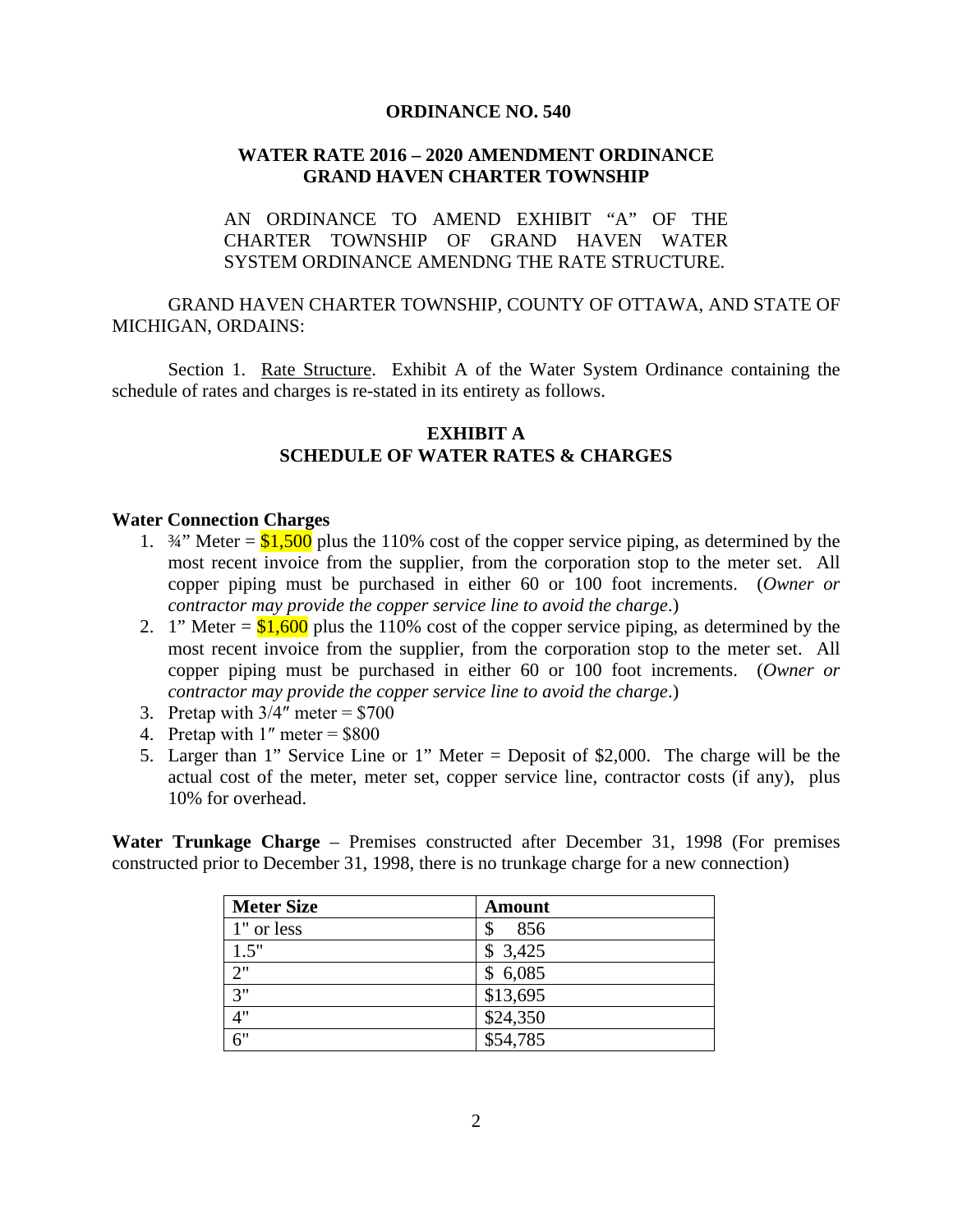# **Other Charges**

- 1. Meter upgrade is charged for actual labor costs, replacement meter, and any materials, plus 10% for overhead.
- 2. Hydrant rental requires a \$75 deposit. The fee will be \$20 for the rental of the meter plus the actual water usage.
- 3. Water turn on charge for delinquent accounts and cross connections are as follows:
	- a. \$30 during business hours
	- b. \$50 after business hours
- 4. Meter test charge is \$75
- 5. Late Fee Penalty for Water Utility bills is 10%

| <b>NOWS</b> Water | Monthly      |              | Q1           | Q <sub>2</sub> |  |  |
|-------------------|--------------|--------------|--------------|----------------|--|--|
| \$2.43            | Jan. 1, 2016 | Jan. 1, 2016 | Feb. 1, 2016 | March 1, 2016  |  |  |
| \$2.50            | Jan. 1, 2017 | Jan. 1, 2017 | Feb. 1, 2017 | March 1, 2017  |  |  |
| \$2.57            | Jan. 1, 2018 | Jan. 1, 2018 | Feb. 1, 2018 | March 1, 2018  |  |  |
| \$2.64            | Jan. 1, 2019 | Jan. 1, 2019 | Feb. 1, 2019 | March 1, 2019  |  |  |
| \$2.71            | Jan. 1, 2020 | Jan. 1, 2020 | Feb. 1, 2020 | March 1, 2020  |  |  |

### **Commodity Charge** Per 1,000 gallons

| G. R. Water        | Monthly      |              | Q1           | O <sub>2</sub> |
|--------------------|--------------|--------------|--------------|----------------|
| \$2.81             | Jan. 1, 2016 | Jan. 1, 2016 | Feb. 1, 2016 | March 1, 2016  |
| \$2.89             | Jan. 1, 2017 | Jan. 1, 2017 | Feb. 1, 2017 | March 1, 2017  |
| $\sqrt{$2.97}$     | Jan. 1, 2018 | Jan. 1, 2018 | Feb. 1, 2018 | March 1, 2018  |
| $\overline{$3.05}$ | Jan. 1, 2019 | Jan. 1, 2019 | Feb. 1, 2019 | March 1, 2019  |
| \$3.14             | Jan. 1, 2020 | Jan. 1, 2020 | Feb. 1, 2020 | March 1, 2020  |

### **Monthly Residential Customer Service Charge** for NOWS and Grand Rapids

| <b>Service Charge</b> |              | 01           | O2            |
|-----------------------|--------------|--------------|---------------|
| \$12.66               | Jan. 1, 2016 | Feb. 1, 2016 | March 1, 2016 |
| \$13.03               | Jan. 1, 2017 | Feb. 1, 2017 | March 1, 2017 |
| \$13.42               | Jan. 1, 2018 | Feb. 1, 2018 | March 1, 2018 |
| \$13.82               | Jan. 1, 2019 | Feb. 1, 2019 | March 1, 2019 |
| \$14.23               | Jan. 1, 2020 | Feb. 1, 2020 | March 1, 2020 |

## **Monthly Commercial Customer Service Charge** for NOWS and Grand Rapids

| Meter Size             | Jan. 1, 2016 | Jan. 1, 2017 | Jan. 1, 2018 | Jan. 1, 2019 | Jan. 1, 2020 |
|------------------------|--------------|--------------|--------------|--------------|--------------|
| $3/4$ " Meter          | \$12.66      | \$13.03      | \$13.42      | \$13.82      | \$14.23      |
| 1" Meter               | \$20.01      | \$20.61      | \$21.22      | \$21.85      | \$22.50      |
| $1\frac{1}{2}$ " Meter | \$40.47      | \$41.68      | \$42.93      | \$44.21      | \$45.53      |
| 2" Meter               | \$66.74      | \$68.74      | \$70.80      | \$72.92      | \$75.10      |
| 3" Meter               | \$158.56     | \$163.31     | \$168.20     | \$173.24     | \$178.43     |
| 4" Meter               | \$360.80     | \$371.62     | \$382.76     | \$394.24     | \$406.06     |